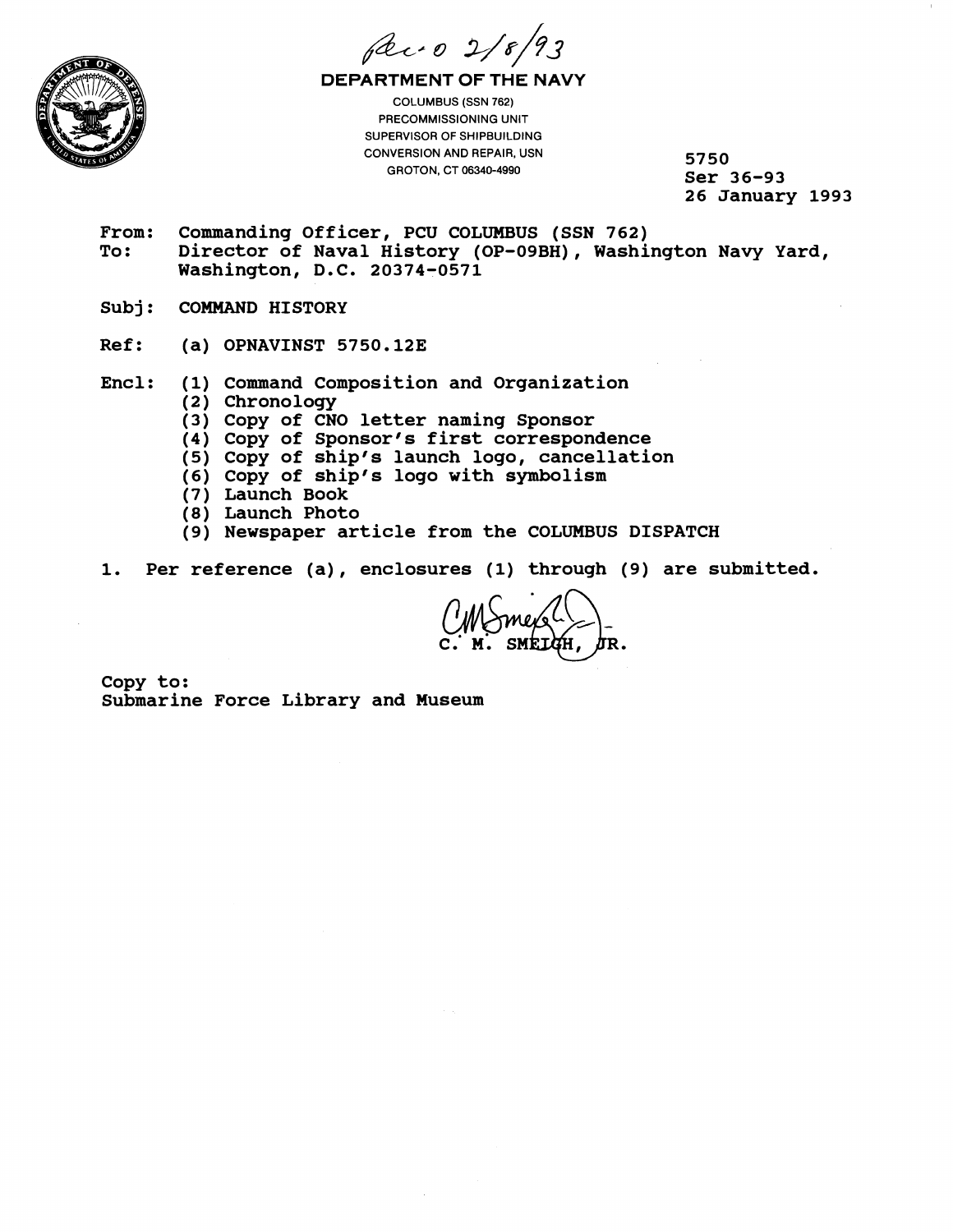### PCU COLUMBUS (SSN 762) COMMAND HISTORY

## 1. Command Composition and Organization.

**Submarines of the LOS MGELES Class, the Navy's current class of nuclear powered attack submarine, are the most advanced undersea vessels of their type in the world. While antisubmarine warfare is their primary mission, the enduring characteristics of the submarine: stealth, endurance, and agility will be used to develop roles and missions for the changing world order as a shift in emphasis to account for regional conflicts take place.** 

**These 360 foot, 6,900 ton ships are well equipped to accomplish this task. Faster than their predecessors and possessing highly accurate sensors, weapon control systems, and central computer complexes, they are armed with sophisticated MARK 48 anti**submarine/ship torpedoes, and Harpoon cruise missiles. The **COLUMBUS is the fifty first 688 and an improved version of this magnificent class which includes a vertical launch system for Tomahawk Cruise missiles, and an improved hull designed for under ice operations.** 

**She will carry a compliment of 127, (12 officers, 115 enlisted).** 

**PCU COLUMBUS was initially manned on 21 November 1991. The submarine COLUMBUS, the thirtieth 688 to be built by Electric Boat was launched on 1 August 1992 at Electric Boat, Groton, CT. Her commissioning is set for July 1993.** 

**PCU COLUMBUS is the fifth ship of the line to bear her name. Previous warships include a 24 gun sailing vessel, a 74 gun shipof-the-line, and a heavy cruiser (CA-74), later converted to a guided missile cruiser (CG-12).** 

**PCU COLUMBUS is presently assigned to Supervisor of Shipbuilding, Conversion and Repair with administrative chain of command being Commander Submarine Group TWO, Groton, CT.** 

**The Commanding Officer is CDR C. M. SMEIGH, JR; the Executive Officer is LCDR A. A. Adell; Department heads include LCDR s, Engineer Officer; LT , Combat Systems Officer; LT Operations Officer; and LT , Supply Officer. The Chief of the Boat is FTGCM (SS) D. McAuliffe I11 who relieved SKCM (SS) W. P. Meyers in April 1992.** 

**Encl (1)**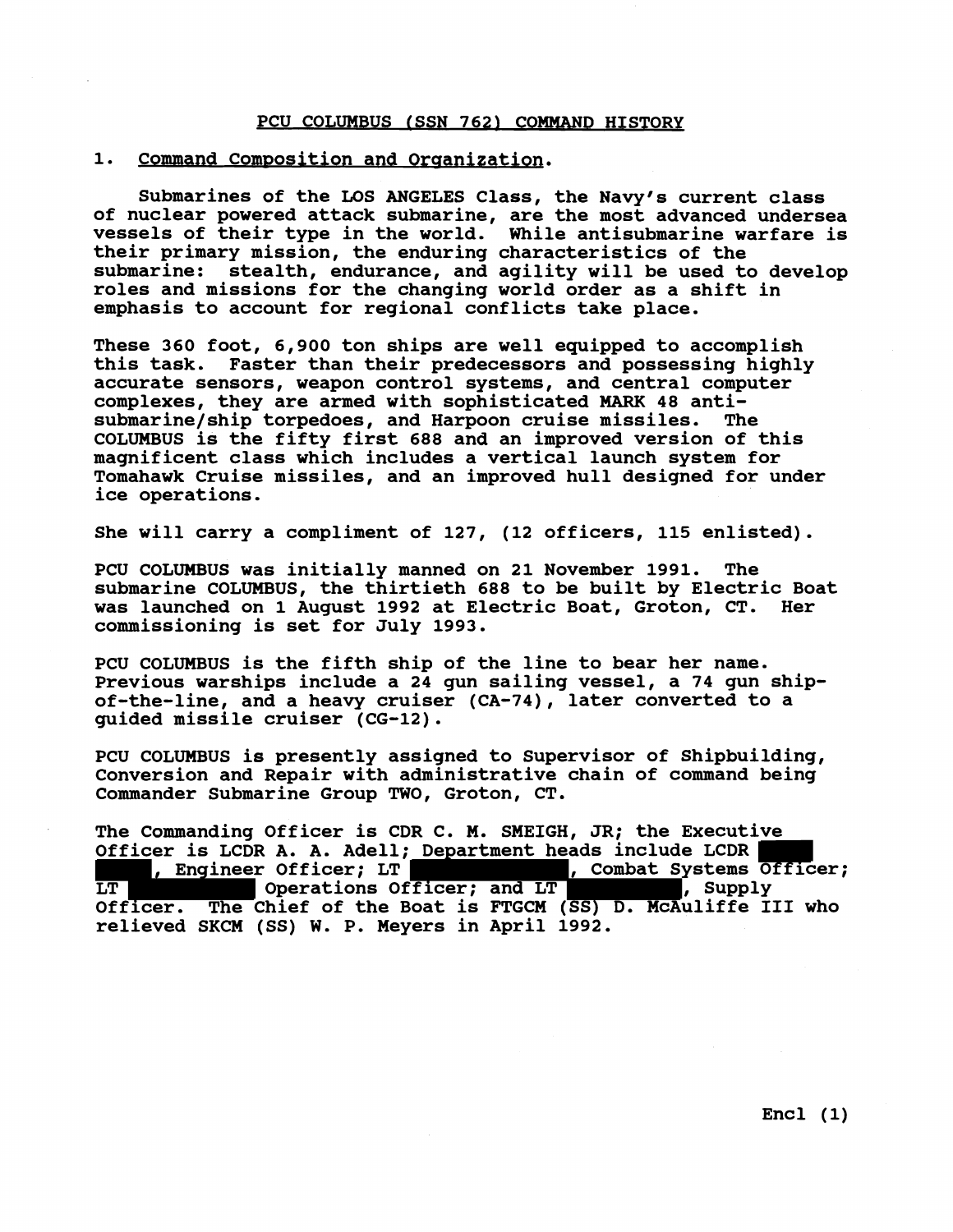# **CHRONOLOGY TO 1992**  PCU COLUMBUS (SSN 762)

#### **Date**  Event

- **6-8 Feb 92 CDR Smeigh visited Columbus, OH. Met with Columbus Commissioning Committee members and the Honorable Greg LaSchutka, Mayor of Columbus, OH.**
- **21 Feb 92 CDR Smeigh reenlists 9 nuclear trained Petty Officers in one day. Selected Reenlistment Bonus money paid out totaled \$56,686.**
- **4 Mar 92 Received our first correspondence from our ship's sponsor, Mrs. M. A. DeMars, wife of ADM Bruce DeMars, Director of Naval Nuclear Power. Enclosure (3) and (4).**
- **15-17 Mar 92 CDR Smeigh and two of his crew return to Columbus, Ohio to speak at the Columbus Rotary Club and kick off the ship's logo design contest with a local school. Was introduced to the Columbus city council and presented a proclamation officially recognizing the submarine COLUMBUS.**
- **30 Mar 92 Engineering Department stands up watches onboard.**
- **3 Apr 92 Initial Fill for the propulsion plant. New Chief of the Boat is assigned. Also get new Engineering Department Enlisted Advisor.**
- **June 92 Fancy cancellation for Launch is approved. New COLUMBUS Commissioning Committee logo is approved. Enclosure (5)** .
- **17 Jul 92 Ship's logo approved. Enclosure (6).**
- **01 Aug 92 Ship is launched at Electric Boat Division of General Dynamics, Groton, CT. Ship's sponsor is Mrs. Margaret A. DeMars. Principle speaker is ADM Bruce DeMars. The Mayor of Columbus, the Honorable Gregory LaSchutka is present. honorary members of the USS Columbus Veterans Association. Enclosures (7) and (8).**
- **25-27 Sep 92 CDR Smeigh and 11 other crew members attend the USS Columbus Veterans Association annual reunion in Columbus, Ohio. CDR Smeigh and the commissioning Commanding Officer of the USS Columbus (CG-12)**  Captain Gideon Boyd, are the guest speakers. **mayor of Columbus also makes an appearance and speaks, The Veterans present a check for \$1000.00 to the Welfare and Recreation committee for purchase of entertainment equipment.**

**Encl (2)**